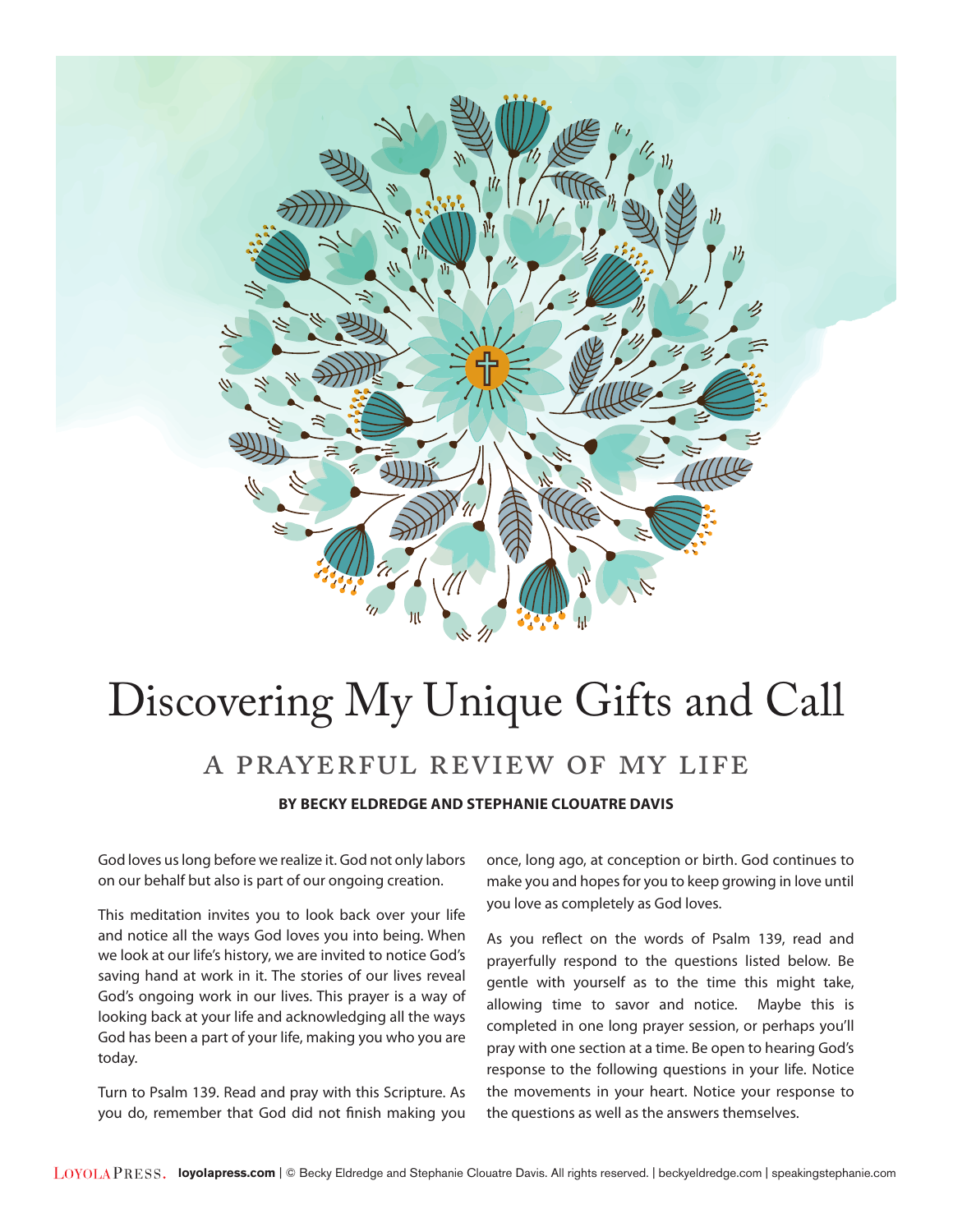## **Uniquely Created: Noticing the Unique Way God Created Me**

*"It was you who formed my inward parts; you knit me together in my mother's womb." —Psalm 139:13* 

### **Each one of us is a unique creation. We are unrepeatable. Pause and reflect on the way God created you before you were aware of your own choice.**

- What are some characteristics of my creation that came to me before I had the ability to choose them—for example, my parents? My gender? The place I was born? Where I lived when I was younger? Physical characteristics? Siblings? Extended family? Culture I was born into?
- What characteristics have I inherited from my parents, extended family, or family of origin? Which characteristics do I like? Which characteristics do I perhaps not prefer?
- What parts of my original family dynamics assisted in my growth? Which parts of my original family dynamics have hindered my growth?
- What are my personal characteristics and qualities that were born in me before I was aware of my own choice? (For example: the language I speak, habits, sexual orientation, cultural norms)

#### *I give thanks to God and fully offer myself and my unique creation to God as I pray:*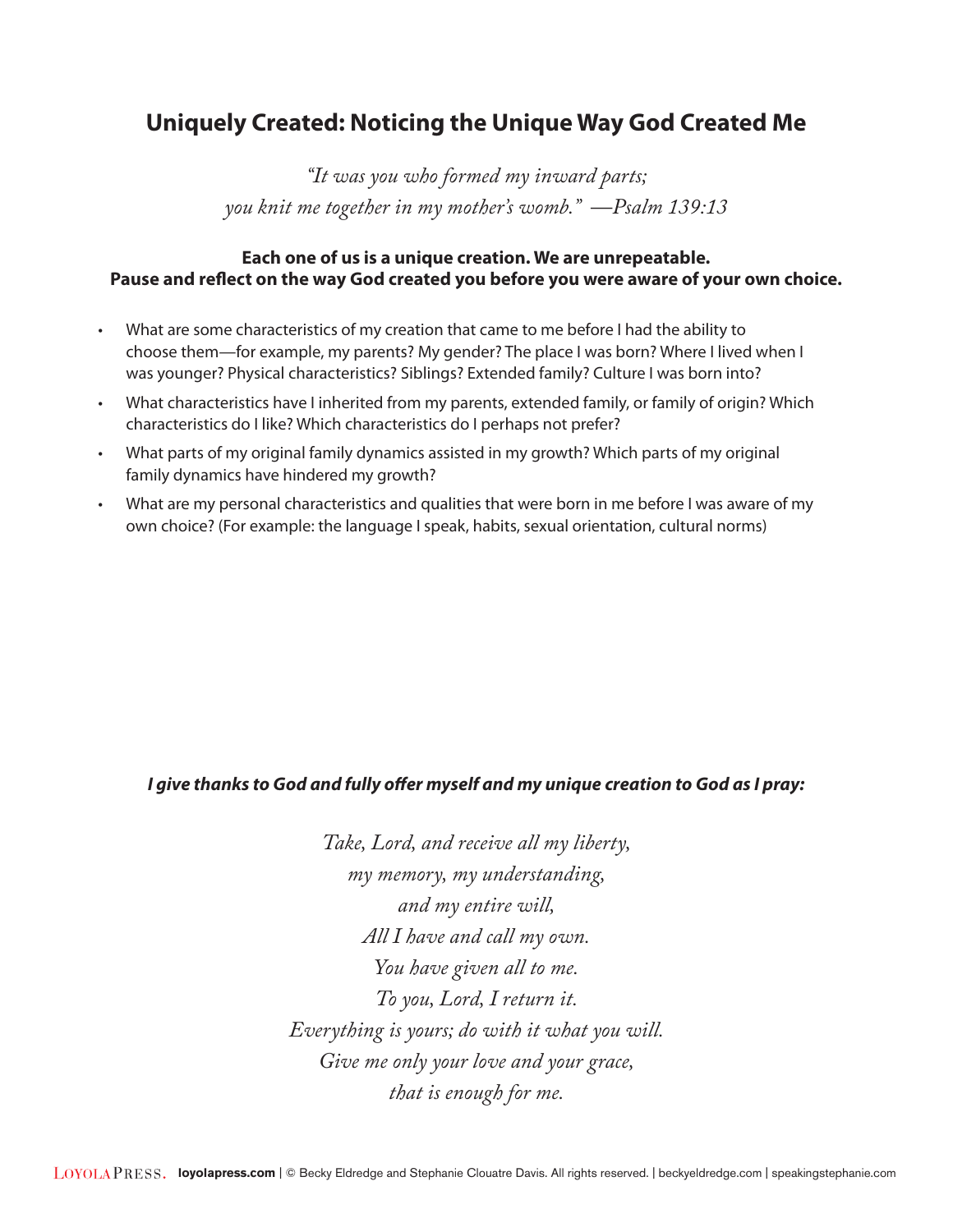# **Uniquely Gifted: Noticing the Unique Gifts God Gave Me**

*"O LORD, you have searched me and known me." —Psalm 139:1* 

#### **God created each of us with a unique set of gifts, likes, dislikes, strengths, and weaknesses. Pause and reflect on all the aspects that make you who you are**.

- What personal qualities in myself do I like? What in my personal qualities expands my experience of life and increases my energy and ease?
- What personal qualities in myself do I not particularly like? What in my personal qualities feels difficult and lacks joy?
- What do I see as my gifts? My strengths? My growth points?
- What do others see as my gifts? My strengths? My growth points?

#### *I give thanks to God and fully offer myself and my unique gifts to God as I pray:*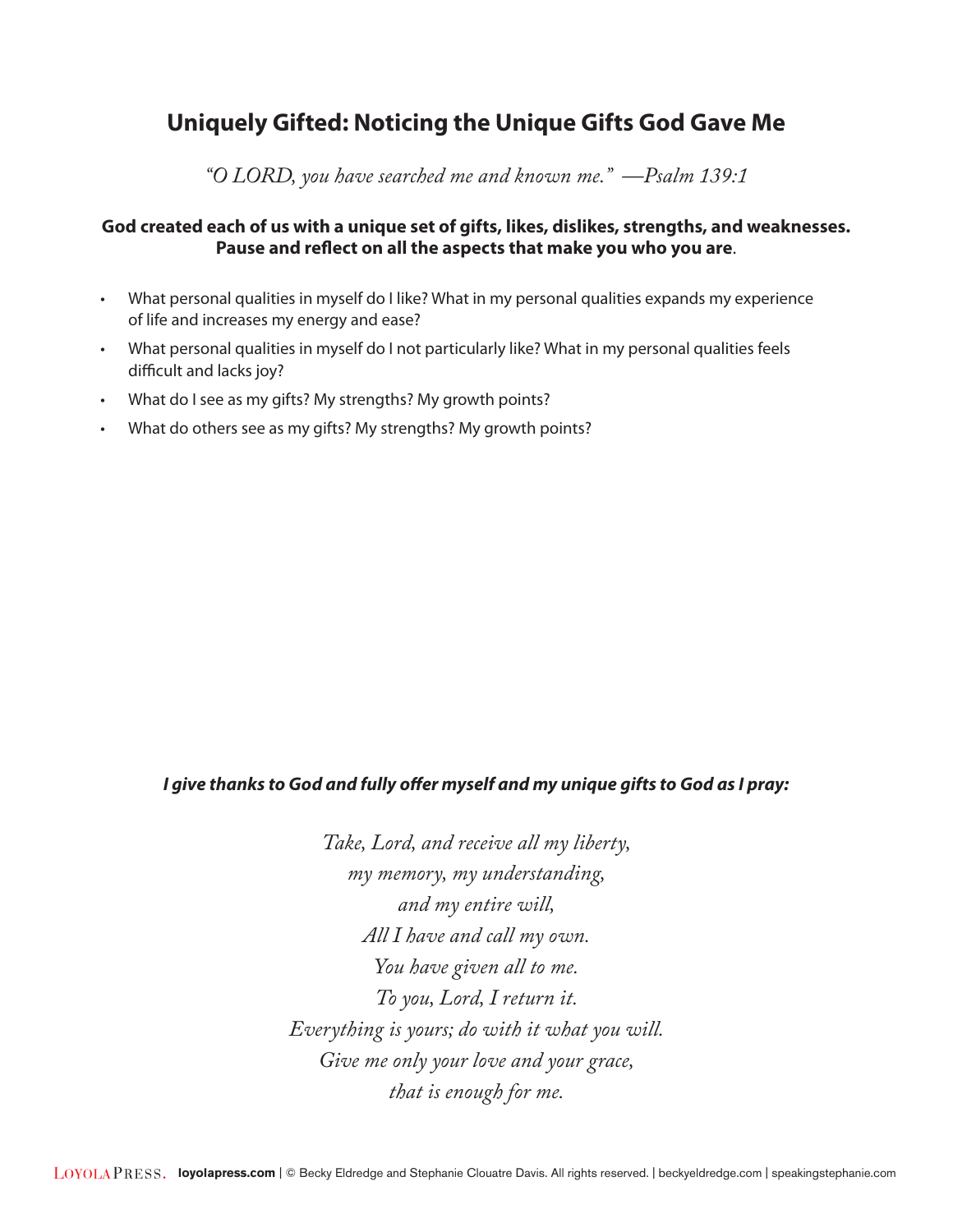# **Uniquely Formed: Noticing God's Ongoing Creation in My Life**

*"You hem me in, behind and before, and lay your hand upon me." —Psalm 139:5* 

## **Each of us has our own unique set of relationships, life experiences, education, and work. Pause and reflect on the ways God continually creates you and has been with you throughout your life.**

- I look backward over my life and name the key relationships and people in my life's story. What did they teach me about myself? About love? About others? About God?
- What were key events in my life? What did I learn from them? How did they inform who I am today?
- What educational and training experiences have I had?
- What is my work experience?
- What are the moments in which my vocation as single, married, or vowed brought me closer to God? Are there moments in my vocation that moved me away from God?
- What particular struggles or joys have brought me closer to or farther from God (for example, death, life, divorce, marriage, anniversaries, celebrations, transitions, departures, beginnings)?

#### *I give thanks to God and fully offer myself to God as God continues to form me, and I pray:*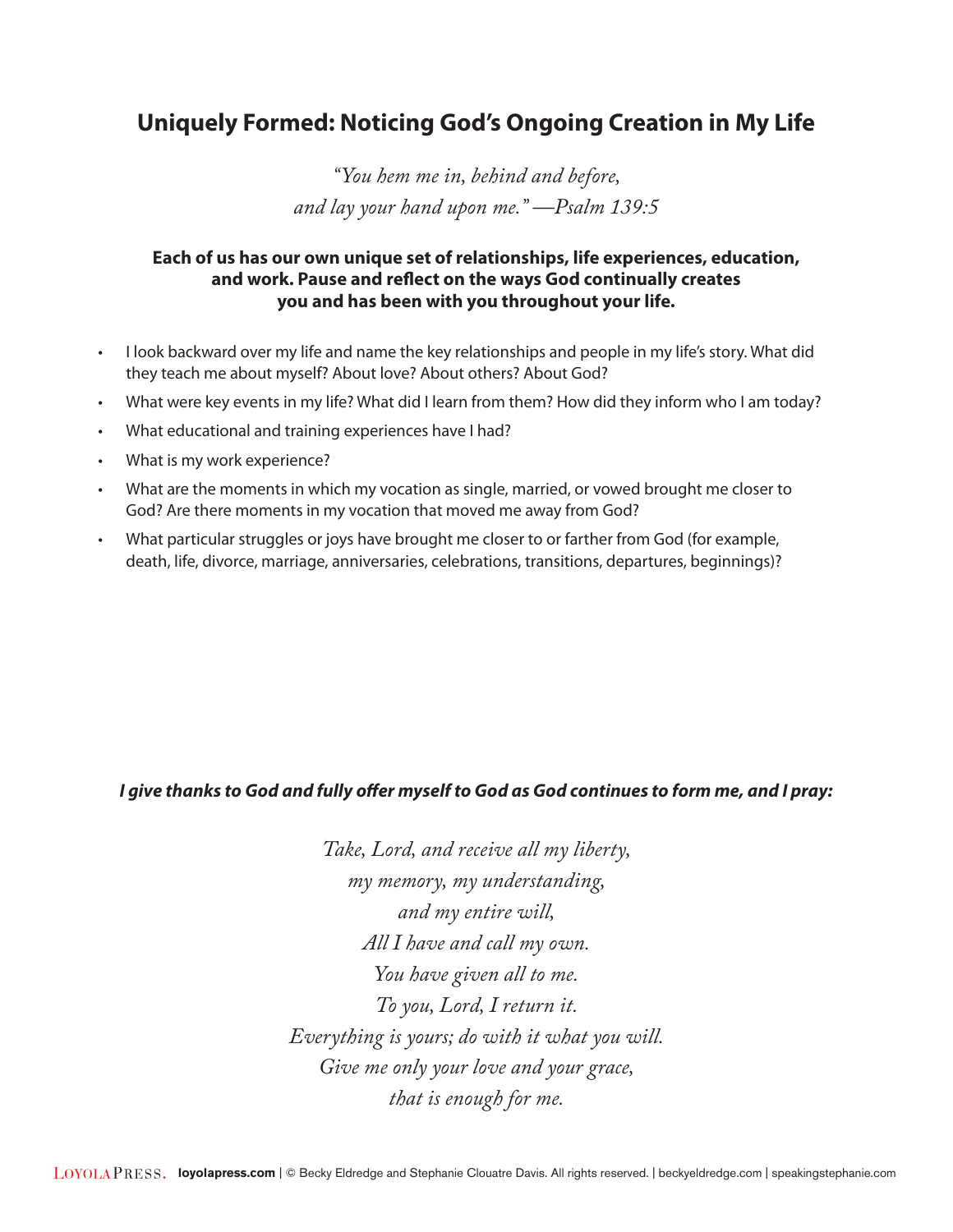# **Uniquely Chosen: God's Unique Call for Me**

*"I praise you, for I am fearfully and wonderfully made. Wonderful are your works; that I know very well." —Psalm 139:14* 

### **Our yes to discipleship invites us to follow God in a unique way and to use our gifts in a unique way to help build God's kingdom. Pause and reflect on the unique way God has chosen you to say yes to your call to discipleship.**

- What theme(s) do I perceive about my life?
- In my day-to-day life, what really excites me or gives me energy? What do I really enjoy doing?
- In my day-to-day life, what drains me or makes me tired? What do I not enjoy doing?
- What do I yearn to do that I have not been doing? What do I sense is God's yearning and desire for me?
- In what ways have my faith community, my colleagues, my friends, and my family called me to use my gifts? How are they likely to call on me for help?
- Who has God uniquely given me to love?
- What jobs and tasks are mine to do? If I had to choose, would I say that I'm better at working with people, ideas, things, or information? A mix of these?

## *I give thanks to God and fully offer myself to God as God uniquely calls me to love and serve, and I pray:*